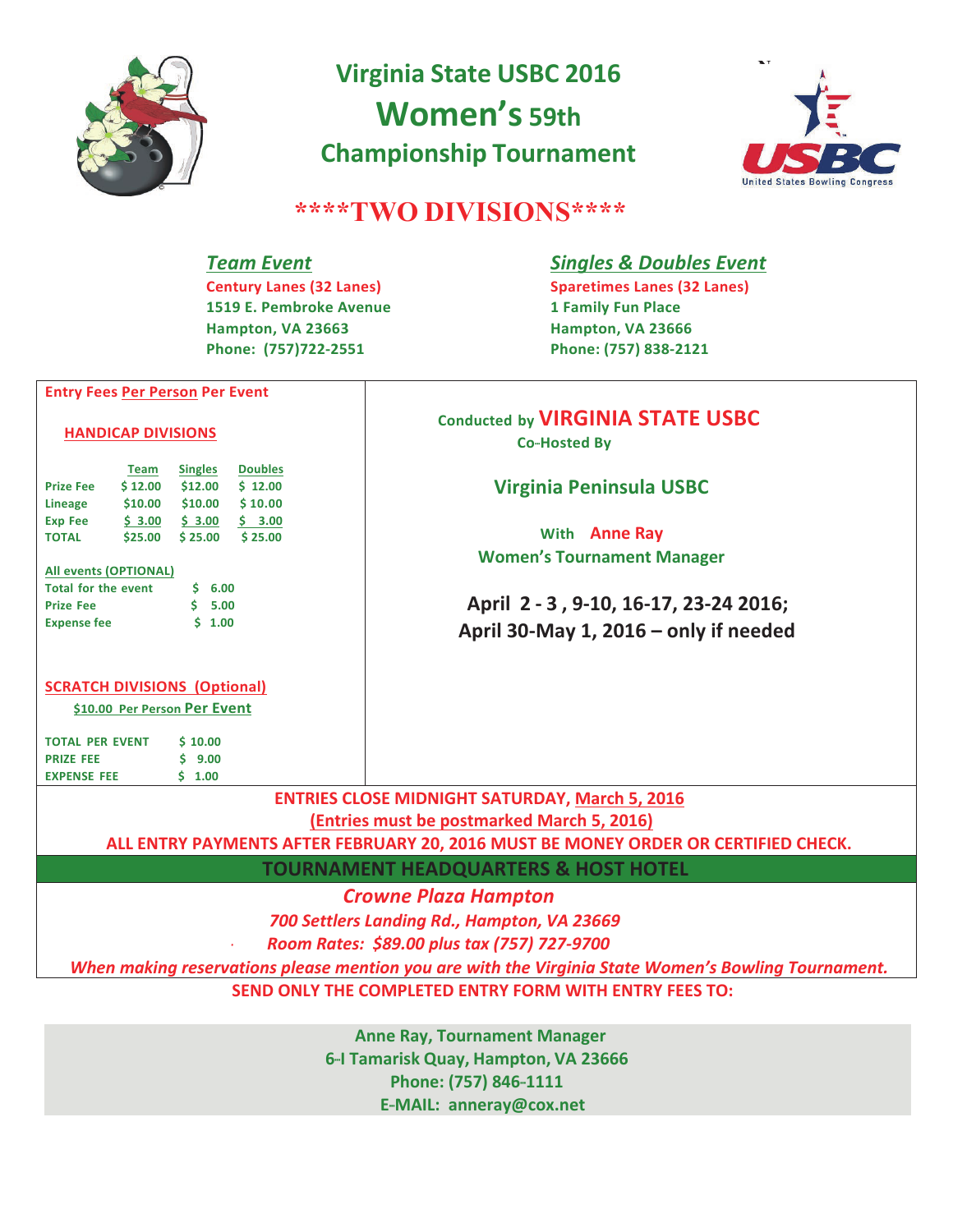**DATE RECEIVED: 2016 ENTRY NUMBER:**

**VIRGINIA STATE USBC WOMEN'S 58TH ANNUAL HANDICAP CHAMPIONSHIP TOURNAMENT** 

| <b>Enter Date &amp; Time for TEAM</b> | <b>Enter Date &amp; Time for S &amp; D</b> | <b>OFFICE USE ONLY</b> |                |                |  |  |  |
|---------------------------------------|--------------------------------------------|------------------------|----------------|----------------|--|--|--|
| 1 <sup>ST</sup> Choice                | 1 <sup>st</sup> Choice                     | <b>Teams</b>           | <b>Doubles</b> | <b>Singles</b> |  |  |  |
| 2 <sup>nd</sup> Choice                | 2 <sup>nd</sup><br><b>Choice</b>           |                        |                |                |  |  |  |
| 3 <sup>rd</sup> Choice                | 3 <sup>rd</sup> Choice                     |                        |                |                |  |  |  |
| <b>Tournament Dates:</b>              | <b>Team Schedule</b>                       |                        |                |                |  |  |  |
| Apr 2-3, 9-10, 16-17, 23-24, 2016     |                                            |                        |                |                |  |  |  |
| LANES ARE DRESSED ONCE PER DAY        | <b>S/D Schedule</b>                        |                        |                |                |  |  |  |

| <b>TOURNAMENT DATES</b>             | <b>Century Lanes</b>        | <b>Sparetimes Lanes</b>       |
|-------------------------------------|-----------------------------|-------------------------------|
| April 2-3, 9-10, 16-17, 23-24, 2016 | <b>TEAM SQUAD TIMES</b>     | DOUBLES & SINGLES SQUAD TIMES |
|                                     | Saturday: 9:00 AM; 12:30 AM | Sat: 9:00 AM; 1:30 PM         |
|                                     | Sunday: 9:00 AM; 12:30 AM   | Sun: 9:00 AM; 1:30 PM         |

#### **ENTRY COST**

**\$25.00 PER PERSON PER EVENT \$10.00 PER PERSON PER EVENT TEAM EVENT - \$25 per bowler \$ SINGLES EVENT - \$25 per bowler \$ DOUBLES EVENT- \$25 per bowler \$\_\_\_\_\_\_\_\_\_\_\_\_ ALL EVENTS - \$6 per bowler \$ TOTAL HANDICAP FEES \$** 

**\*WHOLE TEAM MUST PAY TEAM EVENT \$40.00 \$ \*** 

**HANDICAP DIVISIONS** SCRATCH DIVISION (Optional) **SINGLES EVENT \$10.00 \$ \*\*BOTH BOWLERS MUST PAY DOUBLES EVENT \$20.00 \$ \*\* ALL EVENTS \$10.00 \$ TOTAL SCRATCH FEES \$** 

**MAKE ALL CHECKS, MONEY ORDERS, AND CERTIFIED CHECKS PAYABLE TO: VA. STATE USBC WOMEN'S TOURNAMENT MAIL TO: VIRGINIA STATE WOMEN'S TOURNAMENT, 6-I Tamarisk Quay, Hampton, VA 23666**

**(***AFTER FEB 20, 2016, ONLY MONEY ORDERS & CERTIFIED CHECKS ACCEPTED.) THERE WILL BE A \$30.00 FEE FOR ALL RETURNED CHECKS***.**

| <b>TEAM NAME:</b>                       |             |              |                   | <b>NAME OF YOUR LOCAL BOWLING</b> |                 |                   | <b>ENTERING</b>     | <b>CHECK IF PAYING FOR</b> |                           |  |  |
|-----------------------------------------|-------------|--------------|-------------------|-----------------------------------|-----------------|-------------------|---------------------|----------------------------|---------------------------|--|--|
|                                         |             |              |                   | <b>ASSOCIATION:</b>               |                 |                   | <b>AVERAGE</b>      |                            | <b>HDCP ALL EVENTS OR</b> |  |  |
|                                         |             |              |                   |                                   |                 |                   |                     | <b>SCRATCH TEAM</b>        |                           |  |  |
| TYPE OR PRINT LEGIBLY THE BOWLER'S NAME |             |              | <b>BOWLER ID#</b> | <b>SOCIAL SECURITY</b>            | <b>FINAL</b>    | <b>JAN 1 2016</b> | <b>HANDICAP</b>     | <b>SCRATCH</b>             |                           |  |  |
| AS IT APPEARS IN THE YEARBOOK           |             |              |                   | (EX: 2358-328)                    | <b>NUMBER</b>   | 2014-15           | <b>Attach Avg</b>   | <b>ALL</b>                 | <b>TEAM</b>               |  |  |
|                                         | <b>LAST</b> | <b>FIRST</b> | <b>INITIAL</b>    |                                   | (Not Mandatory) |                   | <b>Verification</b> | <b>EVENTS</b>              |                           |  |  |
|                                         |             |              |                   |                                   |                 |                   |                     |                            |                           |  |  |
| $\mathbf{z}$                            |             |              |                   |                                   |                 |                   |                     |                            |                           |  |  |
| 3                                       |             |              |                   |                                   |                 |                   |                     |                            |                           |  |  |
|                                         |             |              |                   |                                   |                 |                   |                     |                            |                           |  |  |
| 4                                       |             |              |                   |                                   |                 |                   |                     |                            |                           |  |  |

**DOUBLES/SINGLES ENTRY: Doubles partners must be listed on the same entry form. If a team member is paired for doubles with a bowler on another team, please submit both entries in the same envelope.**

| TYPE OR PRINT LEGIBLY THE BOWLER'S NAME |                                                                                | <b>BOWLER ID#</b>   | <b>FINAL</b>   | <b>SCRATCH</b>                           |              |      |                          | <b>OFFICE</b> |  |  |                 |     |
|-----------------------------------------|--------------------------------------------------------------------------------|---------------------|----------------|------------------------------------------|--------------|------|--------------------------|---------------|--|--|-----------------|-----|
|                                         | AS IT APPEARS IN THE YEARBOOK<br><b>INITIAL</b><br><b>LAST</b><br><b>FIRST</b> |                     | (EX: 2358-328) | <b>NUMBER (Not</b><br><b>Mandatory</b> ) | 2014-15      | 2016 | <b>DIVISION</b><br>S D A |               |  |  | <b>USE ONLY</b> |     |
| 1                                       |                                                                                |                     |                |                                          |              |      |                          |               |  |  | S D A           |     |
| $\overline{2}$                          |                                                                                |                     |                |                                          |              |      |                          |               |  |  | S D A           |     |
| $\mathbf{1}$                            |                                                                                |                     |                |                                          |              |      |                          |               |  |  | S D A           |     |
| $\overline{2}$                          |                                                                                |                     |                |                                          |              |      |                          |               |  |  | S.              | D A |
| <b>TEAM CAPTAIN'S NAME:</b>             |                                                                                |                     |                |                                          |              |      |                          |               |  |  |                 |     |
| <b>Street</b>                           |                                                                                | <b>City</b>         |                |                                          | <b>State</b> |      |                          | Zip           |  |  |                 |     |
|                                         |                                                                                | Evening Phone: 2008 |                | Cell:                                    |              |      |                          |               |  |  |                 |     |
|                                         |                                                                                |                     |                |                                          |              |      |                          |               |  |  |                 |     |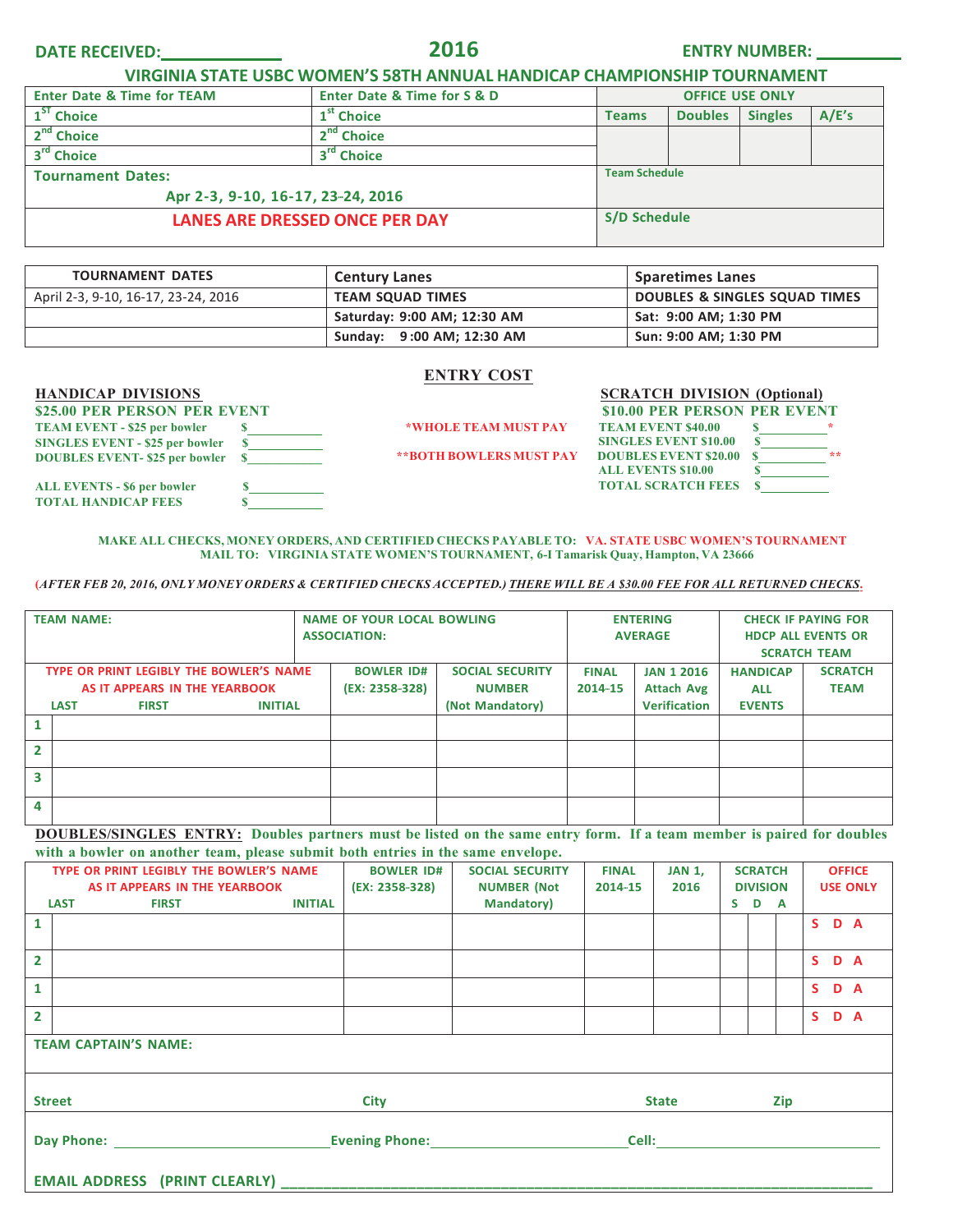## **59th(Annual(Virginia(State Women's Championship Tournament(Rules( 2016**

1. FORMAT: This is a TWO division handicap tournament consisting of a 4-member team event, a doubles event, singles event and an optional 9-game all events in each division. This tournament also offers "OPTIONAL" SCRATCH DIVISIONS. (A bowler entering the Optional Scratch Divisions must enter the Handicap Division to be eligible to participate in the scratch division, and All Events participants must enter all scratch events. The TWO Division structure will be as follows: TEAM: Div 1, 601 & up and Div 2, 600 & down; DOUBLES: Div 1, 301 & up and Div 2, 300 & down; SINGLES: Div 1, 151 & up and Div 2, 150 & down; ALL EVENTS: Div 1, 151 & up; Div 2, 150 & down. (This structure is based on present average using 4-member team.)

2. HANDICAP: To the actual scores bowled in each series, shall be added a handicap of 100% of the difference between the individual's average and 230, using the individual game handicap chart.

3. ELIGIBILITY: Participation in the Ladies Championship tournament of the Virginia USBC shall be available to all adult women members of USBC who have paid Virginia USBC dues and are members of a chartered local USBC association in Virginia. If not a member of a Virginia local association dues of \$7.00 must be paid to participate.

4. ENTRY FEE: The entry fee will be \$20.00 per person per event. This covers \$7.00 prize fee, \$10.00 lineage fee and \$3.00 expense fee for team event; \$7.00 prize fee, \$10.00 lineage fee and \$3.00 expense fee for both doubles and singles. All events handicap are \$6.00 optional, \$5.00 prize fee and \$1.00 expense fee. Scratch options are \$10.00 per event, \$9.00 prize fee, and \$1.00 expense fee. Make all checks, money orders and certified checks payable to VA State USBC Women's Tournament. (After February 20, only money orders and certified checks will be accepted.) There will be a service charge of \$30.00 for all returned checks. Entry fee refunds will not be made unless a written notice of cancellation is received by March  $15^{th}$ .

5. AVERAGES: Entrants will use their highest USBC certified adult league average based on a minimum of 21 games or more for the 2014-2015 season. If no last season winter average, use the highest certified adult league average based on a minimum of 21 games or more for the past Summer. If no past Summer average, use current season average as of January 1st, for 21 games or more. A written verification of the January 1st average, signed by the League Secretary or a standing sheet must be submitted with the entry form. If none of the above averages, use the highest current season average as of the **closing date of the tournament (March 5, 2016) based on 21 or more games. In this** case, the bowler must provide average verification when checking in to bowl. A 230 average will be given the participant without a verified average. The participant will have 5 days after bowling to submit verification. If verification is not received or postmarked within the allotted time the 230 average stands. All others bowl scratch. USBC Rule 319A (2) will not apply. The Tournament Manager must verify the entering average of all winners by use of a previous season's local association yearbook, Win Labs, or final average sheets if no yearbook published; or written verification if participant used January 1st or average as of the closing date of the tournament (March 5, 2016). 6. AVERAGE ADJUSTMENT: Refer to applicable USBC Rule 319e of the Tournament Rules Book.

7. PARTICIPATION: Bowlers entered in the doubles event must also enter the singles event. Likewise all singles events entrants must also bowl doubles event. Bowlers cannot be listed on an original entry form more than once for any event. Scratch division is optional in each event. Participant must compete in handicap division to be eligible to enter scratch option of that event. To enter scratch team, the fee is \$10 each and all members of the team must enter scratch. To enter scratch doubles the fee is \$10 each and both partners must enter scratch doubles. To enter Scratch all events the total is \$10 each and is open to any bowler who bowled all three handicap events. 8. SUBSTITUTES: After a series has started, no changes shall be made in the order of the players, except that the captain may replace any of the players by another qualified substitute at the beginning of a game. A substitute is not required to reimburse the entry fee paid by the original entrant. Substitutes are entitled to all prize winnings. A substitute may be allowed multiple participation in team and doubles events only. A bowler from an original entry may bowl again as a substitute in the team and doubles events only, which must be an onsite substitution. Virginia State USBC is not responsible for securing substitutes.

9. ORDER OF BOWLING: Teams will bowl as lined up on entry form. During the doubles/singles events, doubles will be bowled first, then singles, in that order, with no exceptions. The pattern to be followed in the doubles and singles events will be that there will be up to 3 bowlers on each bowling lane. Partners will start each game on opposite lanes. A substitute in singles events or doubles event must bowl events for the original entrant. No substitute will be accepted for All Events Prize List participation when any one event, or portion of an event, has been bowled by the original entrant or the substitute. No changing of lineups, unless requested prior to scheduling. 10. TARDINESS: Teams and individuals arriving late shall begin play and the scores shall count beginning with the frame then being bowled. Entrant will receive zero for all frames missed.

11. BOWLER'S RESPONSIBILITY: (a) It is each bowler's responsibility to verify the accuracy of their average whether it is submitted by them, team captain, or others If the submitted average is different than correct average, the bowler's average will be automatically corrected and placed in the proper ranking position. (b) PROPER ATTIRE (1) Shirt or blouse must have sleeves, and no midriff showing (2) trousers, skirts, or shorts must come at least halfway to the knee. Bowler will not be allowed to begin participation until dressed in proper attire. BOWLER WILL RECEIVE ZERO PINFALL FOR EACH FRAME MISSED.

12. REPORTING OF PRIZE WINNINGS USBC RULE 319D: A tournament may require a bowler to report his previous prize winnings as a condition for entry. However, in the absence of a specific tournament rule, a bowler who has qualified for a cash and/or merchandise prize of \$600 or more in the position standings prize list in any event in a tournament including all events, special prizes and donated prizes within the previous 12-month period must report his actual score, position and amount won to the tournament management at the time of Entry in handicap or classified tournament for possible re-rating. Failure to comply with either of those provisions shall be cause to forfeit tournament fee and prize winning. It is the bowler's responsibility to report his scores in any tournament where prize payment has not been made but in which he has qualified for \$600 or more.

13. PRIZE DISTRIBUTION: Prize money will be distributed at a ratio of at least one for every ten entries for each event, except that in All Events prize money will be distributed at a ratio of at least one for every twenty entries. Prize money shall be paid with handicaps added to actual scores. Prize Money and chevrons will be awarded to both handicap and scratch winners in each event. Prize checks will be mailed to listed "CAPTAIN". All averages of winners will be VERIFIED before distribution of prize money. Prize money in scratch events shall be paid to actual scores. Prize money shall be returned 100%. In the event of a tie in any event, prize money will be equally divided. A bowler winning \$600 or more in the tournament will be required to provide Social Security number to the Tournament Manager before check is mailed out. 14. OFFICAL SCORE: Telescores and/or displayed scores will be the official score during a game, and the Official Recap Sheet will then be the official record after game scores are entered. The Official Recap sheets will be audited and obvious errors will be corrected. Any protests must be made in writing to the State President within 72 hours of the infraction. Protests involving the scores or any other rules must be made before payment of tournament prizes. Any score lost by Auto-scorers shall be re-bowled. 15. The entrants whose name appear hereon or their authorized replacements hereby agree that the Virginia USBC, its officers and agents shall be liable only to the extent of returning entry fees if and when these entrants shall be prevented from bowling any event in the tournament through delay, unexpected yet necessary schedule change, or premature termination of the tournament, which may be brought about by war, national emergency or emergencies or causes relating thereto or resulting there from, fire, strikes, lockouts, labor difficulties, or other causes beyond the control of the Virginia USBC.

16. Additional squads may be added if needed at the discretion of the Tournament Manager.

17. Virginia State USBC has the right to refuse entrant into brackets and may request Social Security number where a possible 1099 may be issued for winnings.

#### **SEND ALL ENTRIES AND/OR INQUIRIES TO:**

**Anne(Ray,(Virginia(State USBC(Women's Tournament(Manager** 6-I Tamarisk Quay, Hampton, VA 23666; Telephone: (757) 846-1111 **EIIIMAIL: anneray@cox.net**